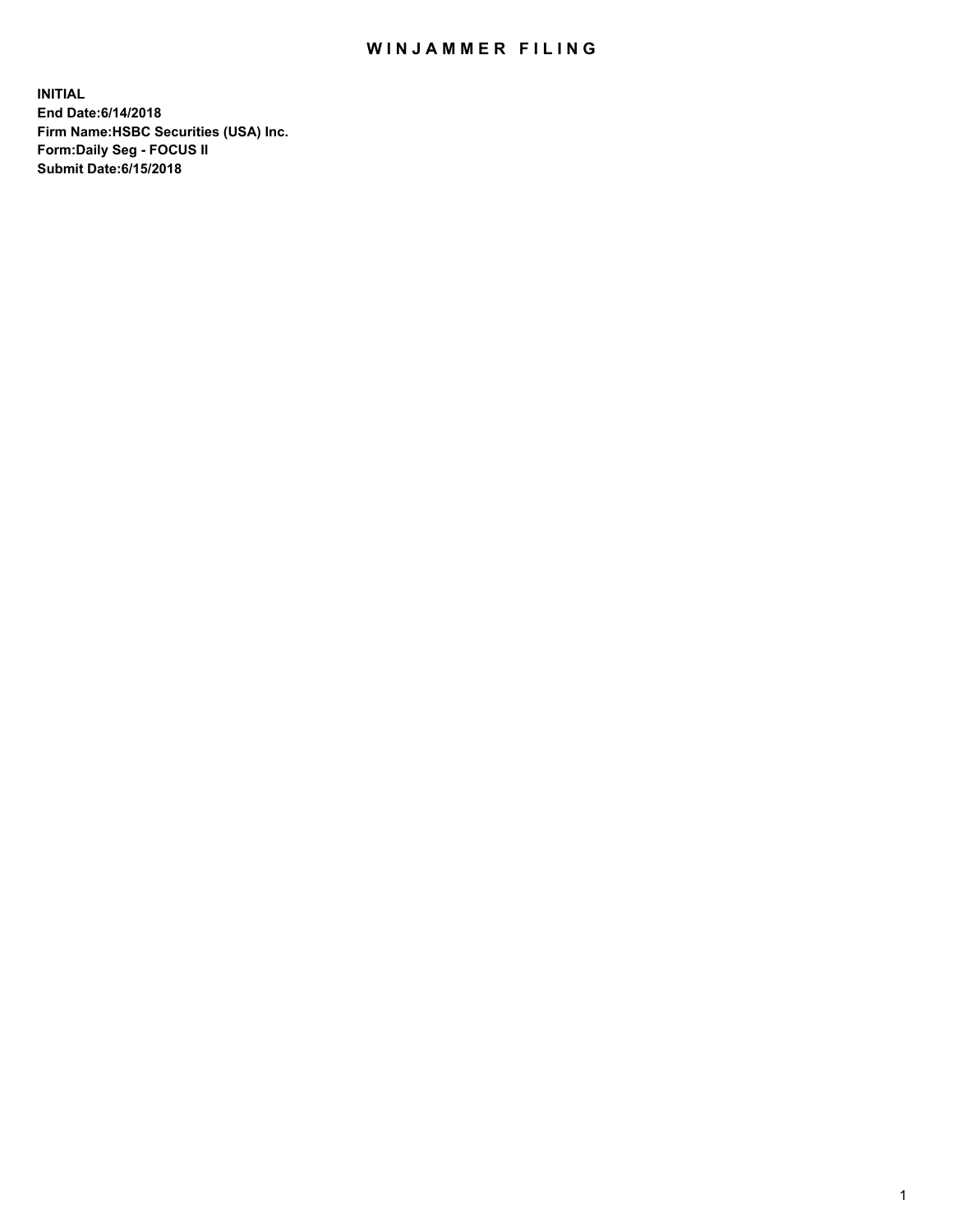**INITIAL End Date:6/14/2018 Firm Name:HSBC Securities (USA) Inc. Form:Daily Seg - FOCUS II Submit Date:6/15/2018 Daily Segregation - Cover Page**

| Name of Company                                                                                                                                                                                                                                                                                                                | <b>HSBC Securities (USA) Inc.</b>                          |
|--------------------------------------------------------------------------------------------------------------------------------------------------------------------------------------------------------------------------------------------------------------------------------------------------------------------------------|------------------------------------------------------------|
| <b>Contact Name</b>                                                                                                                                                                                                                                                                                                            | <b>Michael Vacca</b>                                       |
| <b>Contact Phone Number</b>                                                                                                                                                                                                                                                                                                    | 212-525-7951                                               |
| <b>Contact Email Address</b>                                                                                                                                                                                                                                                                                                   | michael.vacca@us.hsbc.com                                  |
| FCM's Customer Segregated Funds Residual Interest Target (choose one):<br>a. Minimum dollar amount: ; or<br>b. Minimum percentage of customer segregated funds required:% ; or<br>c. Dollar amount range between: and; or<br>d. Percentage range of customer segregated funds required between:% and%.                         | 147,000,000<br>₫<br>0 <sub>0</sub><br>0 <sub>0</sub>       |
| FCM's Customer Secured Amount Funds Residual Interest Target (choose one):<br>a. Minimum dollar amount: ; or<br>b. Minimum percentage of customer secured funds required:% ; or<br>c. Dollar amount range between: and; or<br>d. Percentage range of customer secured funds required between: % and %.                         | 25,000,000<br><u>0</u><br>0 <sub>0</sub><br>0 <sub>0</sub> |
| FCM's Cleared Swaps Customer Collateral Residual Interest Target (choose one):<br>a. Minimum dollar amount: ; or<br>b. Minimum percentage of cleared swaps customer collateral required:% ; or<br>c. Dollar amount range between: and; or<br>d. Percentage range of cleared swaps customer collateral required between:% and%. | 95,000,000<br><u>0</u><br><u>00</u><br>00                  |

Attach supporting documents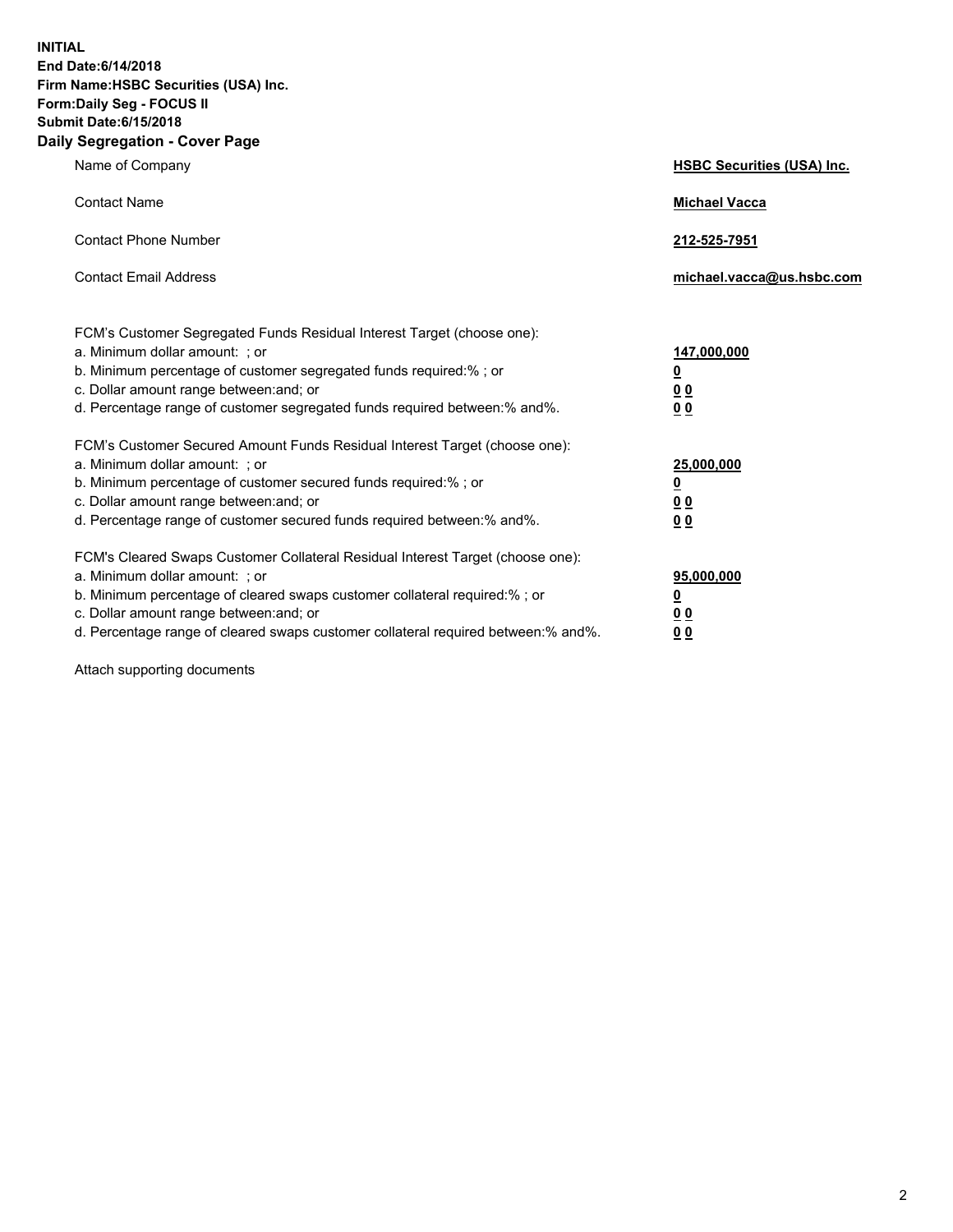**INITIAL End Date:6/14/2018 Firm Name:HSBC Securities (USA) Inc. Form:Daily Seg - FOCUS II Submit Date:6/15/2018 Daily Segregation - Secured Amounts**

Foreign Futures and Foreign Options Secured Amounts Amount required to be set aside pursuant to law, rule or regulation of a foreign government or a rule of a self-regulatory organization authorized thereunder **0** [7305] 1. Net ledger balance - Foreign Futures and Foreign Option Trading - All Customers A. Cash **102,899,436** [7315] B. Securities (at market) **104,959,682** [7317] 2. Net unrealized profit (loss) in open futures contracts traded on a foreign board of trade **-5,613,504** [7325] 3. Exchange traded options a. Market value of open option contracts purchased on a foreign board of trade **0** [7335] b. Market value of open contracts granted (sold) on a foreign board of trade **0** [7337] 4. Net equity (deficit) (add lines 1. 2. and 3.) **202,245,614** [7345] 5. Account liquidating to a deficit and account with a debit balances - gross amount **3,118,141** [7351] Less: amount offset by customer owned securities **-3,115,754** [7352] **2,387** [7354] 6. Amount required to be set aside as the secured amount - Net Liquidating Equity Method (add lines 4 and 5) **202,248,001** [7355] 7. Greater of amount required to be set aside pursuant to foreign jurisdiction (above) or line 6. **202,248,001** [7360] FUNDS DEPOSITED IN SEPARATE REGULATION 30.7 ACCOUNTS 1. Cash in banks A. Banks located in the United States **77,707,329** [7500] B. Other banks qualified under Regulation 30.7 **0** [7520] **77,707,329** [7530] 2. Securities A. In safekeeping with banks located in the United States **58,660,049** [7540] B. In safekeeping with other banks qualified under Regulation 30.7 **0** [7560] **58,660,049** [7570] 3. Equities with registered futures commission merchants A. Cash **0** [7580] B. Securities **0** [7590] C. Unrealized gain (loss) on open futures contracts **0** [7600] D. Value of long option contracts **0** [7610] E. Value of short option contracts **0** [7615] **0** [7620] 4. Amounts held by clearing organizations of foreign boards of trade A. Cash **0** [7640] B. Securities **0** [7650] C. Amount due to (from) clearing organization - daily variation **0** [7660] D. Value of long option contracts **0** [7670] E. Value of short option contracts **0** [7675] **0** [7680] 5. Amounts held by members of foreign boards of trade A. Cash **65,352,967** [7700] B. Securities **46,299,633** [7710] C. Unrealized gain (loss) on open futures contracts **-5,613,504** [7720] D. Value of long option contracts **0** [7730] E. Value of short option contracts **0** [7735] **106,039,096** [7740] 6. Amounts with other depositories designated by a foreign board of trade **0** [7760] 7. Segregated funds on hand **0** [7765] 8. Total funds in separate section 30.7 accounts **242,406,474** [7770] 9. Excess (deficiency) Set Aside for Secured Amount (subtract line 7 Secured Statement Page 1 from Line 8) **40,158,473** [7380] 10. Management Target Amount for Excess funds in separate section 30.7 accounts **25,000,000** [7780]

11. Excess (deficiency) funds in separate 30.7 accounts over (under) Management Target **15,158,473** [7785]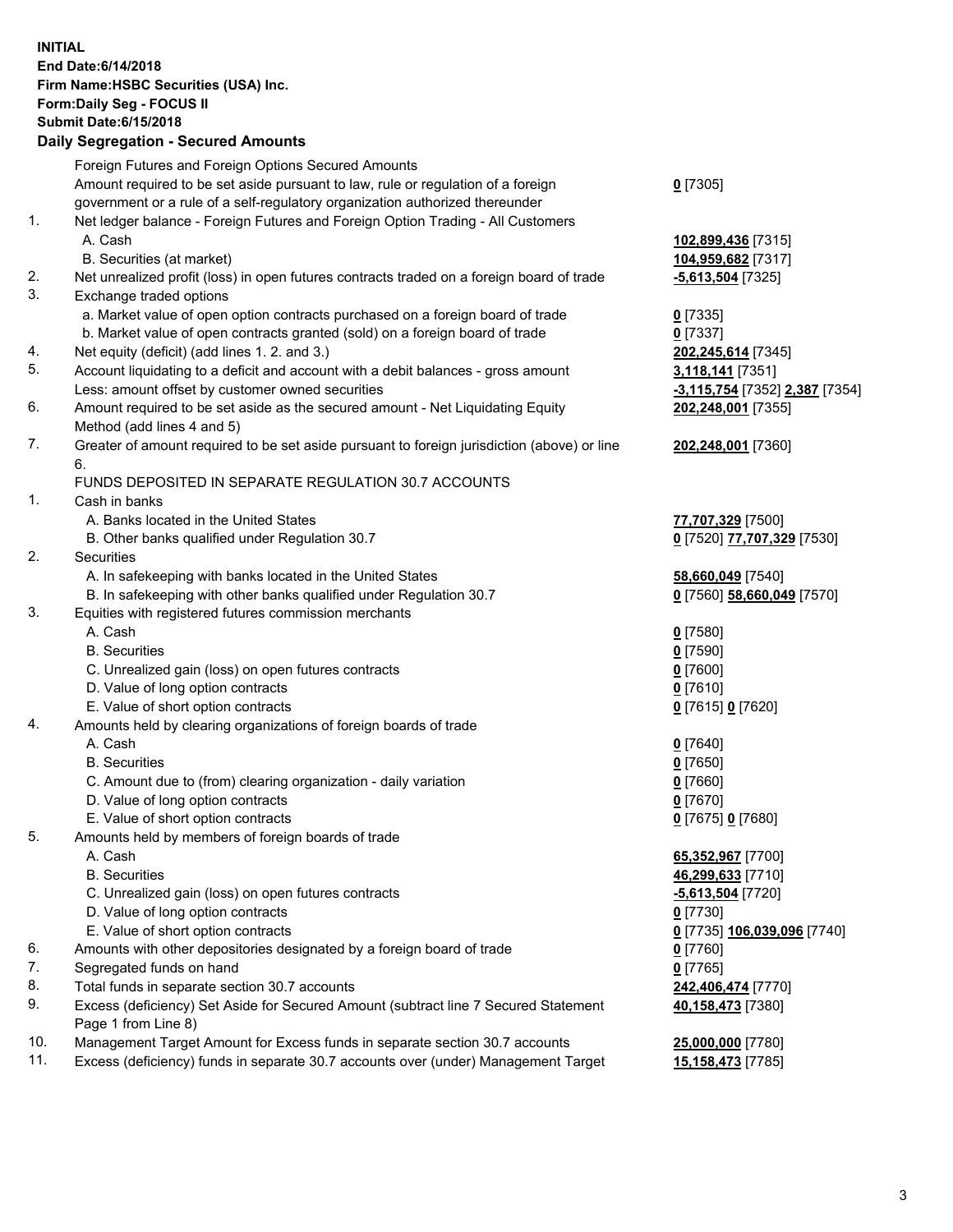|     | <b>INITIAL</b><br>End Date: 6/14/2018<br>Firm Name: HSBC Securities (USA) Inc.<br><b>Form:Daily Seg - FOCUS II</b><br><b>Submit Date: 6/15/2018</b><br>Daily Segregation - Segregation Statement |                                                            |
|-----|--------------------------------------------------------------------------------------------------------------------------------------------------------------------------------------------------|------------------------------------------------------------|
|     |                                                                                                                                                                                                  |                                                            |
|     | SEGREGATION REQUIREMENTS (Section 4d(2) of the CEAct)                                                                                                                                            |                                                            |
| 1.  | Net ledger balance                                                                                                                                                                               |                                                            |
|     | A. Cash                                                                                                                                                                                          | 196,947,605 [7010]                                         |
|     | B. Securities (at market)                                                                                                                                                                        | 1,800,731,031 [7020]                                       |
| 2.  | Net unrealized profit (loss) in open futures contracts traded on a contract market                                                                                                               | 91,907,244 [7030]                                          |
| 3.  | Exchange traded options                                                                                                                                                                          |                                                            |
|     | A. Add market value of open option contracts purchased on a contract market                                                                                                                      | 309,847,734 [7032]                                         |
|     | B. Deduct market value of open option contracts granted (sold) on a contract market                                                                                                              | <u>-126,217,157</u> [7033]                                 |
| 4.  | Net equity (deficit) (add lines 1, 2 and 3)                                                                                                                                                      | 2,273,216,457 [7040]                                       |
| 5.  | Accounts liquidating to a deficit and accounts with                                                                                                                                              |                                                            |
|     | debit balances - gross amount                                                                                                                                                                    | 53,789,670 [7045]                                          |
|     | Less: amount offset by customer securities                                                                                                                                                       | <mark>-53,746,761</mark> [7047] <mark>42,909</mark> [7050] |
| 6.  | Amount required to be segregated (add lines 4 and 5)                                                                                                                                             | 2,273,259,366 [7060]                                       |
| 7.  | FUNDS IN SEGREGATED ACCOUNTS                                                                                                                                                                     |                                                            |
|     | Deposited in segregated funds bank accounts                                                                                                                                                      |                                                            |
|     | A. Cash                                                                                                                                                                                          | 23,304,912 [7070]                                          |
|     | B. Securities representing investments of customers' funds (at market)<br>C. Securities held for particular customers or option customers in lieu of cash (at                                    | $0$ [7080]                                                 |
|     | market)                                                                                                                                                                                          | 344,321,716 [7090]                                         |
| 8.  | Margins on deposit with derivatives clearing organizations of contract markets                                                                                                                   |                                                            |
|     | A. Cash                                                                                                                                                                                          | 433,396,426 [7100]                                         |
|     | B. Securities representing investments of customers' funds (at market)                                                                                                                           | 0[7110]                                                    |
|     | C. Securities held for particular customers or option customers in lieu of cash (at                                                                                                              | 1,352,278,145 [7120]                                       |
|     | market)                                                                                                                                                                                          |                                                            |
| 9.  | Net settlement from (to) derivatives clearing organizations of contract markets                                                                                                                  | <u>-20,574,300</u> [7130]                                  |
| 10. | Exchange traded options                                                                                                                                                                          |                                                            |
|     | A. Value of open long option contracts                                                                                                                                                           | 309,847,734 [7132]                                         |
|     | B. Value of open short option contracts                                                                                                                                                          | -126,217,157 [7133]                                        |
| 11. | Net equities with other FCMs                                                                                                                                                                     |                                                            |
|     | A. Net liquidating equity                                                                                                                                                                        | 9,393,458 [7140]                                           |
|     | B. Securities representing investments of customers' funds (at market)                                                                                                                           | $0$ [7160]                                                 |
|     | C. Securities held for particular customers or option customers in lieu of cash (at                                                                                                              | $0$ [7170]                                                 |
|     | market)                                                                                                                                                                                          |                                                            |
| 12. | Segregated funds on hand                                                                                                                                                                         | 104,131,170 [7150]                                         |
| 13. | Total amount in segregation (add lines 7 through 12)                                                                                                                                             | 2,429,882,104 [7180]                                       |
| 14. | Excess (deficiency) funds in segregation (subtract line 6 from line 13)                                                                                                                          | 156,622,738 [7190]                                         |
| 15. | Management Target Amount for Excess funds in segregation                                                                                                                                         | 147,000,000 [7194]                                         |

16. Excess (deficiency) funds in segregation over (under) Management Target Amount Excess

**9,622,738** [7198]